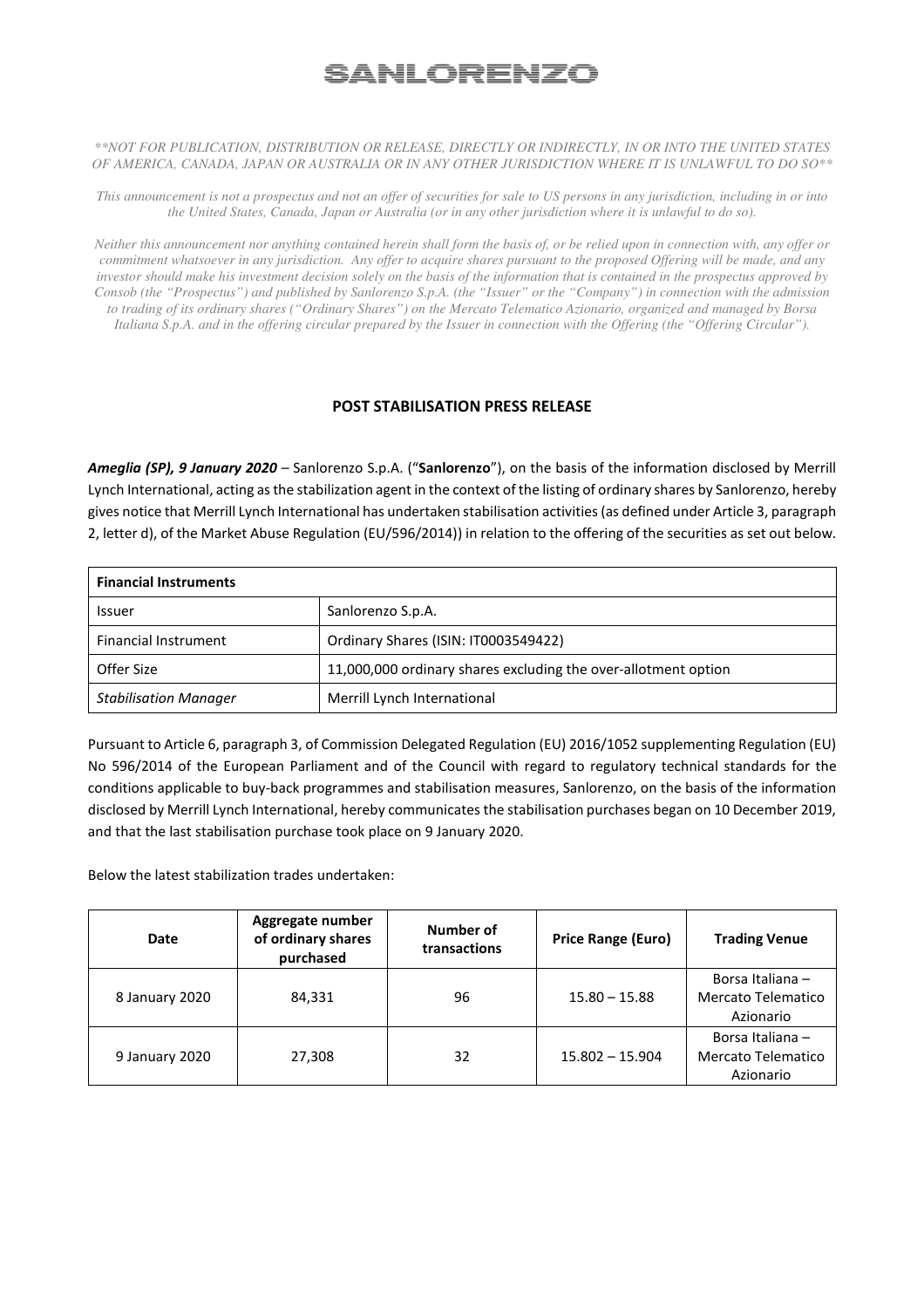Follows below the full stabilisation activity undertaken:

| <b>Date</b>      | Aggregate number<br>of ordinary shares<br>purchased | <b>Number of</b><br>transactions | <b>Price Range (Euro)</b> | <b>Trading Venue</b>                                      |
|------------------|-----------------------------------------------------|----------------------------------|---------------------------|-----------------------------------------------------------|
| 10 December 2019 | 483,120                                             | 298                              | 15.95-16.00               | Borsa Italiana-<br>Mercato Telematico<br>Azionario        |
| 11 December 2019 | 259,554                                             | 89                               | 15.53-16.00               | Borsa Italiana-<br>Mercato Telematico<br>Azionario        |
| 12 December 2019 | 11,024                                              | 8                                | 15.30-15.50               | Borsa Italiana-<br>Mercato Telematico<br>Azionario        |
| 13 December 2019 | 9,470                                               | 52                               | 15.20-15.32               | Borsa Italiana-<br><b>Mercato Telematico</b><br>Azionario |
| 17 December 2019 | 206                                                 | $\mathbf{1}$                     | 15.99                     | Borsa Italiana-<br>Mercato Telematico<br>Azionario        |
| 18 December 2019 | 18,871                                              | 19                               | 15.85-15.95               | Borsa Italiana-<br>Mercato Telematico<br>Azionario        |
| 19 December 2019 | 10,000                                              | 5                                | 15.70-15.72               | Borsa Italiana-<br><b>Mercato Telematico</b><br>Azionario |
| 23 December 2019 | 10,000                                              | 3                                | 15.65-15.75               | Borsa Italiana-<br>Mercato Telematico<br>Azionario        |
| 7 January 2020   | 28,139                                              | 45                               | 15.874                    | Borsa Italiana-<br><b>Mercato Telematico</b><br>Azionario |
| 8 January 2020   | 84,331                                              | 96                               | $15.80 - 15.88$           | Borsa Italiana-<br><b>Mercato Telematico</b><br>Azionario |
| 9 January 2020   | 27,308                                              | 32                               | $15.802 - 15.904$         | Borsa Italiana-<br>Mercato Telematico<br>Azionario        |

*As communicated on 9 January 2020, on the same date, the Joint Global Coordinators Banca IMI, BofA Securities e UniCredit Corporate & Investment Banking partially exercised the greenshoe option in respect of 157,977 ordinary shares of Sanlorenzo S.p.A.* 

*The institutional offering, including the greenshoe shares, comprised a total of 11,157,977 ordinary shares of Sanlorenzo S.p.A., corresponding to approximately 32.3% of its share capital.* 

This press release is issued also on behalf of Merrill Lynch International pursuant to Article 6, paragraph 2, of Commission Delegated Regulation (EU) 2016/1052.

**\*\*\***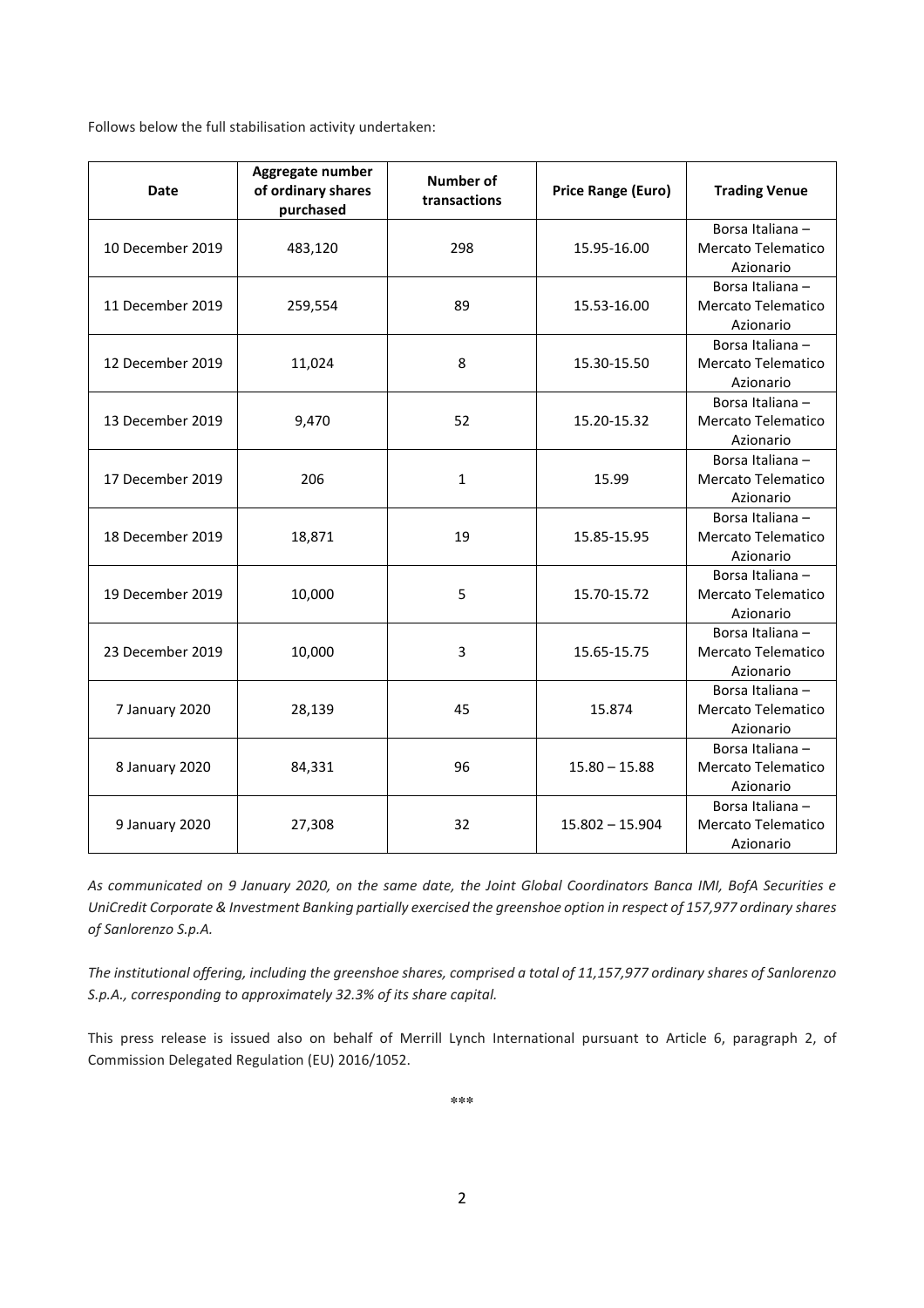Press contacts: **Weber Shandwick | Advisory** Giorgio Catalano M. 334 696 9275 Mail gcatalano@advisorywebershandwick.it Francesca Visioni M. 342 973 7950 Mail fvisioni@advisorywebershandwick.it

The contents of this announcement, which have been prepared by the Issuer and its consolidated subsidiaries (together, the "Group") and are the sole responsibility of Issuer, is for background purposes only and does not purport to be full or complete. No reliance may be placed by any person for any purpose on the information contained in this announcement or its accuracy, fairness or completeness.

This announcement is not for publication or distribution, directly or indirectly, in or into the United States. The distribution of this announcement may be restricted by law in certain jurisdictions and persons into whose possession any document or other information referred to herein comes should inform themselves about and observe any such restriction. Any failure to comply with these restrictions may constitute a violation of the securities laws of any such jurisdiction.

This announcement does not contain or constitute an offer of, or the solicitation of an offer to buy, Ordinary Shares to any person in the United States, Australia, Canada or Japan or in any jurisdiction to whom or in which such offer or solicitation is unlawful. The Ordinary Shares referred to herein may not be offered or sold in the United States unless registered under the US Securities Act of 1933 (the "Securities Act") or offered in a transaction exempt from, or not subject to, the registration requirements of the Securities Act. The offer and sale of Ordinary Shares referred to herein has not been and will not be registered under the Securities Act or under the applicable securities laws of Australia, Canada or Japan. Subject to certain exceptions, the Ordinary Shares referred to herein may not be offered or sold in Australia, Canada or Japan or to, or for the account or benefit of, any national, resident or citizen of Australia, Canada or Japan. There will be no public offer of the Ordinary Shares in the United States, Australia, Canada or Japan or elsewhere.

In member states of the European Economic Area ("EEA") (each, a "Relevant Member State"), this announcement and any offer if made subsequently is directed only at persons who are "qualified investors" within the meaning of the Prospectus Regulation (Regulation (EU) 2017/1129) ("Qualified Investors"). In Italy this announcement is directed exclusively at Qualified Investors as such term is defined in Article 34-ter, paragraph 1, letter b), of CONSOB Regulation on Issuers No. 11971 of May 14, 1999, as subsequently amended and supplemented by Article 35, paragraph 1, letter d), of CONSOB Regulation on Intermediaries No. 20307 of February 15, 2018. In the United Kingdom this announcement is directed exclusively at Qualified Investors (i) who have professional experience in matters relating to investments falling within Article 19(5) of the Financial Services and Markets Act 2000 (Financial Promotion) Order 2005, as amended (the "Order") or (ii) who fall within Article 49(2)(A) to (D) of the Order, and (iii) to whom it may otherwise lawfully be communicated, and any investment activity to which it relates will only be engaged in with such persons and it should not be relied on by anyone other than such persons.

This announcement may include statements that are, or may be deemed to be, "forward-looking statements". These forward-looking statements may be identified by the use of forward-looking terminology, including the terms "believes", "estimates", "plans", "projects", "anticipates", "expects", "expects", "intends", "may", "will" or "should" or, in each case, their negative or other variations or comparable terminology, or by discussions of strategy, plans, objectives, goals, future events or intentions. Forward-looking statements may and often do differ materially from actual results. Any forwardlooking statements reflect the Company's current view with respect to future events and are subject to risks relating to future events and other risks, uncertainties and assumptions relating to the Group's business, results of operations, financial position, liquidity, prospects, growth or strategies. Forward-looking statements speak only as of the date they are made.

This announcement contains alternative performance indicators that are not recognized by IFRS. Different companies and analysts may calculate these non-IFRS measures differently, so making comparisons among companies on this basis should be done very carefully. These non-IFRS measures have limitations as analytical tools, are not measures of performance or financial condition under IFRS and should not be considered in isolation or construed as substitutes for operating profit or net profit as an indicator of our operations in accordance with IFRS.

Each of Issuer, Merrill Lynch International, Banca IMI S.p.A. and UniCredit Bank AG Milan Branch (the "Managers") and their respective affiliates expressly disclaims any obligation or undertaking to update, review or revise any forward looking statement contained in this announcement whether as a result of new information, future developments or otherwise.

Any purchase of Ordinary Shares in the proposed Offering should be made solely on the basis of the information contained in the final Prospectus and the Offering Circular to be issued by the Company in connection with the Offering. The information in this announcement is subject to change.

The date of admission may be influenced by things such as market conditions. There is no guarantee that admission will occur and you should not base your financial decisions on Issuer's intentions in relation to admission at this stage. Acquiring investments to which this announcement relates may expose an investor to a significant risk of losing all of the amount invested. Persons considering making such investments should consult an authorised person specialising in advising on such investments. This announcement does not constitute a recommendation concerning the Offering. The value of shares can decrease as well as increase. Potential investors should consult a professional advisor as to the suitability of the Offering for the person concerned.

The Managers are acting exclusively for Issuer and no-one else in connection with the Offering. They will not regard any other person as their respective clients in relation to the Offering and will not be responsible to anyone other than Issuer for providing the protections afforded to their respective clients, nor for providing advice in relation to the Offering, the contents of this announcement or any transaction, arrangement or other matter referred to herein.